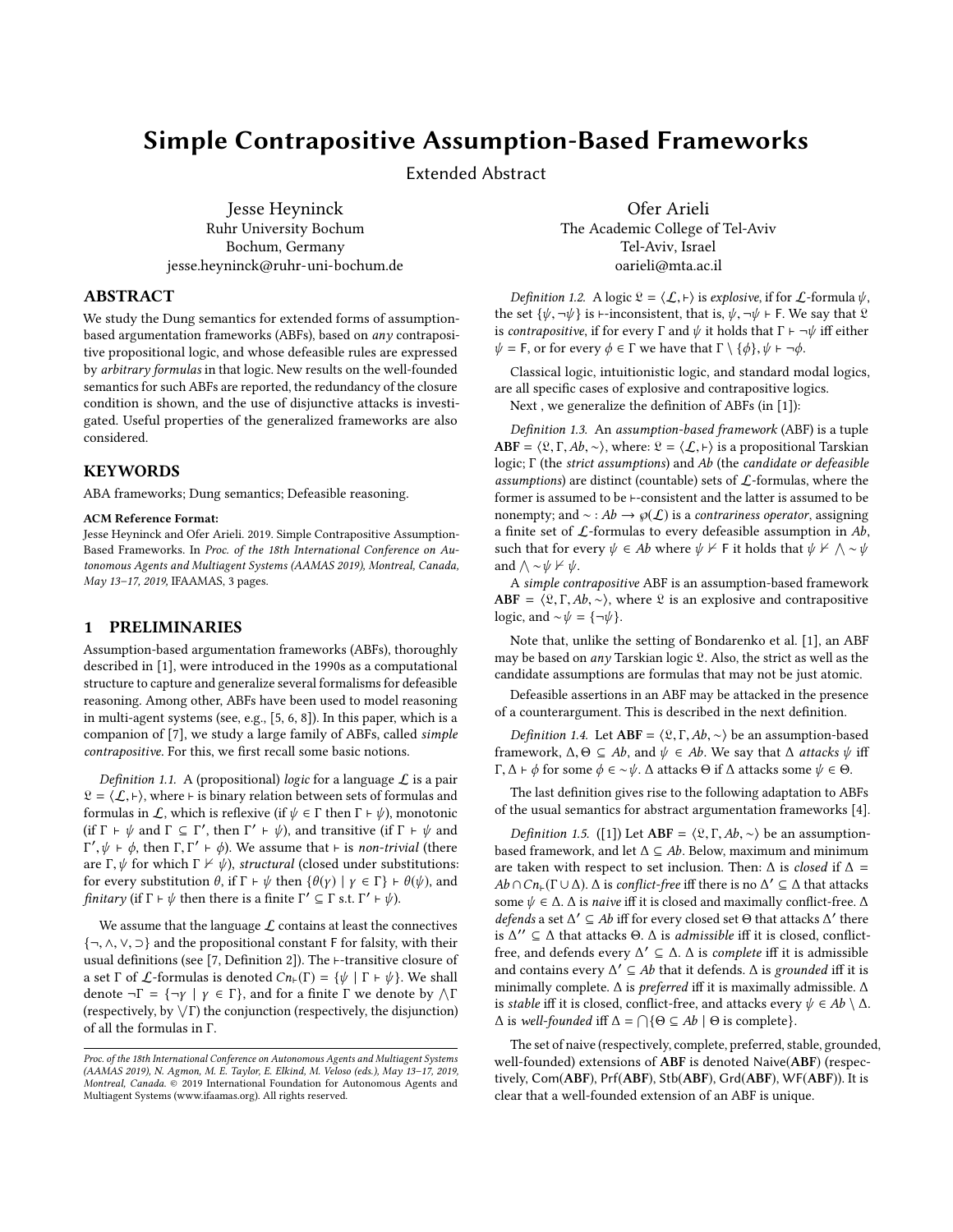Definition 1.6. Let ABF =  $\langle \mathfrak{L}, \Gamma, Ab, \sim \rangle$ . A set  $\Delta \subseteq Ab$  is maximally consistent in ABF, if (a)  $\Gamma, \Delta \nvdash F$  and (b)  $\Gamma, \Delta' \vdash F$  for every  $\Delta \subset \Delta' \subset \Delta h$ . The set of the maximally consistent sets in ABF is  $\Delta \subsetneq \Delta' \subseteq Ab$ . The set of the maximally consistent sets in **ABF** is denoted MCS(ABF) denoted MCS(ABF).

<span id="page-1-3"></span>PROPOSITION 1.7. [\[7\]](#page-2-5) Let  $ABF = \langle \mathfrak{L}, \Gamma, Ab, \sim \rangle$  be a simple contrapositive ABF. Then:

- Naive $(ABF)$  = Prf $(ABF)$  = Stb $(ABF)$  = MCS $(ABF)$ ,
- if  $F \in Ab$  then  $Grd(ABF) = \bigcap MCS(ABF)$ .

# 2 SOME GENERALIZATIONS

In this section we give a series of new results concerning Dung's semantics for ABFs and some of its useful enhancements.

## 2.1 The Well-Founded Extension

First, we consider the well-founded semantics for ABFs (recall Definition [1.5\)](#page-0-0). This semantics has not been considered in [\[7\]](#page-2-5), and it is useful when there is no unique minimal complete extension.

The existence of a well-founded extension for any simple contrapositive ABF follows from the following claim:

PROPOSITION 2.1. Any simple contrapositive ABF has a complete extension.

The next example shows that, as in the case of the grounded semantics, the well-founded extension of an assumption-based framework ABF does not always coincide with  $\bigcap {\sf MCS}({\sf ABF}).$ 

<span id="page-1-1"></span>Example 2.2. Let  $\Omega$  be classical logic (CL),  $\Gamma = \emptyset$ , and  $Ab =$  $\{p, \neg p, s\}$ . A corresponding attack diagram is shown in Figure [1a.](#page-1-0)

<span id="page-1-0"></span>
$$
\{\neg p, s\} \{\neg p\} \qquad \{\neg p, s\} \{\neg p\} \qquad \{\neg p, s\} \qquad \{\neg p\} \qquad \{\neg p, s\} \qquad \{\neg p\} \qquad \{\neg p, s\} \qquad \{\neg p, s\} \qquad \{\neg p, s\} \qquad \{\neg p, s\} \qquad \{\neg p, s\} \qquad \{\neg p, s\} \qquad \{\neg p, s\} \qquad \{\neg p, s\} \qquad \{\neg p, s\} \qquad \{\neg p, s\} \qquad \{\neg p, s\} \qquad \{\neg p, s\} \qquad \{\neg p, s\} \qquad \{\neg p, s\} \qquad \{\neg p, s\} \qquad \{\neg p, s\} \qquad \{\neg p, s\} \qquad \{\neg p, s\} \qquad \{\neg p, s\} \qquad \{\neg p, s\} \qquad \{\neg p, s\} \qquad \{\neg p, s\} \qquad \{\neg p, s\} \qquad \{\neg p, s\} \qquad \{\neg p, s\} \qquad \{\neg p, s\} \qquad \{\neg p, s\} \qquad \{\neg p, s\} \qquad \{\neg p, s\} \qquad \{\neg p, s\} \qquad \{\neg p, s\} \qquad \{\neg p, s\} \qquad \{\neg p, s\} \qquad \{\neg p, s\} \qquad \{\neg p, s\} \qquad \{\neg p, s\} \qquad \{\neg p, s\} \qquad \{\neg p, s\} \qquad \{\neg p, s\} \qquad \{\neg p, s\} \qquad \{\neg p, s\} \qquad \{\neg p, s\} \qquad \{\neg p, s\} \qquad \{\neg p, s\} \qquad \{\neg p, s\} \qquad \{\neg p, s\} \qquad \{\neg p, s\} \qquad \{\neg p, s\} \qquad \{\neg p, s\} \qquad \{\neg p, s\} \qquad \{\neg p, s\} \qquad \{\neg p, s\} \qquad \{\neg p, s\} \qquad \{\neg p, s\} \qquad \{\neg p, s\} \qquad \{\neg p, s\} \qquad \{\neg p, s\} \qquad \{\neg p, s\} \qquad \{\neg p, s\} \qquad \{\neg p, s\} \qquad \{\neg p, s\} \qquad \{\neg p, s\} \qquad \{\neg p
$$

(a) Attack diagram for Ex. [2.2](#page-1-1) (b) Attack diagram for Ex. [2.7.](#page-1-2)

In this case, we have that  $Com(ABF) = \{ \emptyset, \{p, s\}, \{\neg p, s\} \}$ , thus  $WF(ABF) = \emptyset$ . However,  $\bigcap MCS(ABF) = \{s\}.$ 

Again (see the second item of Proposition [1.7\)](#page-1-3), the situation in Example [2.2](#page-1-1) can be avoided by requiring that  $F \in Ab$ .

PROPOSITION 2.3. Let  $ABF = \langle \mathcal{L}, \Gamma, Ab, \sim \rangle$  be a simple contrapositive ABF. If  $F \in Ab$  then WF(ABF) =  $\bigcap$  MCS(ABF) = Grd(ABF).

#### 2.2 Lifting the Closure Requirement

According to Definition [1.5,](#page-0-0) extensions of an ABF are required to be closed. This is a standard requirement for ABFs (see, e.g., [\[1,](#page-2-1) [3,](#page-2-7) [9\]](#page-2-8)). In this section we show that the closure condition is not necessary for simple contrapositive ABFs.

*Definition 2.4.* Let ABF =  $\langle \mathfrak{L}, \Gamma, Ab, \sim \rangle$  be an ABF. A subset  $\Delta \subseteq$ Ab is weakly admissible (in ABF) iff it is conflict-free, and defends every  $\Delta' \subseteq \Delta$ . We say that  $\Delta$  is *weakly complete* (in **ABF**) iff it is weakly admissible and contains every  $\Delta' \subseteq A$  that it defends weakly admissible and contains every  $\Delta' \subseteq Ab$  that it defends.

Weak admissibility (weak completeness) is thus admissibility (completeness) without the closure requirement. The next proposition shows the redundancy of the closure requirement:

PROPOSITION 2.5. Let ABF =  $\langle \mathfrak{L}, \Gamma, Ab, \sim \rangle$  be a simple contrapositrive ABF. Then a set  $\Delta \subseteq Ab$  is: (a) stable iff it is conflict-free and attacks every  $\psi \in Ab \setminus \Delta$ , (b) naive iff it is maximally conflict-free, and (c) preferred iff it is maximal weakly admissible. Moreover, if  $F \in Ab$ , then  $\Delta$  is grounded iff it is minimal weakly complete.

#### 2.3 Using Disjunctive Attacks

The next generalization concerns disjunctive attacks rather than pointed attacks (Definition [1.4\)](#page-0-1).

<span id="page-1-4"></span>Definition 2.6. Let ABF =  $\langle \mathfrak{L}, \Gamma, Ab, \sim \rangle$  be a simple contrapositive ABF. We say that a set  $\Delta \subseteq Ab$  attacks a set  $\Theta \subseteq Ab$  if there is a finite subset  $\Theta' \subseteq \Theta$  such that  $\Gamma, \Delta \vdash \bigvee \neg \Theta'$ .

<span id="page-1-2"></span>*Example 2.7.* Let  $\mathcal{L} = CL$ ,  $\Gamma = \emptyset$ , and  $Ab = \{p, \neg p, s\}$ . A corresponding attack diagram is shown in Figure [1b,](#page-1-0) where strict lines represent standard attacks (Definition [1.4\)](#page-0-1), and dashed lines represent attacks that are applicable only according to the disjunctive version of attacks (Definition [2.6\)](#page-1-4).

Note that the 'contaminating' set  $\{p, \neg p, s\}$  attacks the set  $\{s\}$ . However, when disjunctive attacks are allowed the attacking set  $\{p, \neg p, s\}$  is counter-attacked by ( $\{s\}$  itself and) the emptyset (since  $\emptyset$  ⊦ ¬p ∨ ¬¬p), thus {s} is defended by  $\emptyset$  (which is not the case when only 'standard' attacks are allowed).

In what follows we further assume that the base logic  $\mathfrak L$  respects the following de Morgan rules:

<span id="page-1-5"></span>
$$
de Morgan I: \bigvee \neg \Delta \vdash \neg \bigwedge \Delta, \quad de Morgan II: \neg \bigwedge \Delta \vdash \bigvee \neg \Delta.
$$
 (1)

One clear benefit of using disjunctive attacks in this setting is that the inconsistency problems of argumentation-based extensions, first discussed in [\[2\]](#page-2-9), are avoided:

PROPOSITION 2.8. Let  $\mathfrak L$  be a logic in which de Morgan's rules in [\(1\)](#page-1-5) are satisfied, and let ABF =  $\langle \mathfrak{L}, \Gamma, Ab, \sim \rangle$  be a simple contrapositive ABF with disjunctive attacks. If  $\Delta \subseteq Ab$  is conflict-free then there are no  $\phi_1, \ldots, \phi_n \in \Delta$  such that  $\Gamma, \Delta \vdash \neg \bigwedge_{i=1}^n \phi_i$ .

When using disjunctive attacks, we still have that: (a) preferred and stable semantics are reducible to naive semantics, and (b) the correspondence to reasoning with maximally consistent subsets is preserved. Moreover, for disjunctive attacks, (c) the grounded extension is well-behaved, even without requiring that  $F \in Ab$  (cf. the second item in Proposition [1.7\)](#page-1-3).

THEOREM 2.9. Let  $\mathfrak L$  be a logic in which de Morgan's rules in [\(1\)](#page-1-5) hold, and let ABF =  $\langle \mathfrak{L}, \Gamma, Ab, \sim \rangle$  be a simple contrapositive ABF with disjunctive attacks. Then Naive(ABF) =  $Pr(ABF) = Stb(ABF)$  =  $MCS(ABF)$ . Moreover, Grd $(ABF) = \bigcap MCS(ABF)$ .

Acknowledgements: This work is supported by the Israel Science Foundation (grant number 817/15). Jesse Heyninck is also supported by the Sofja Kovalevskaja award of the Alexander von Humboldt-Foundation, funded by the German Ministry for Education and Research.